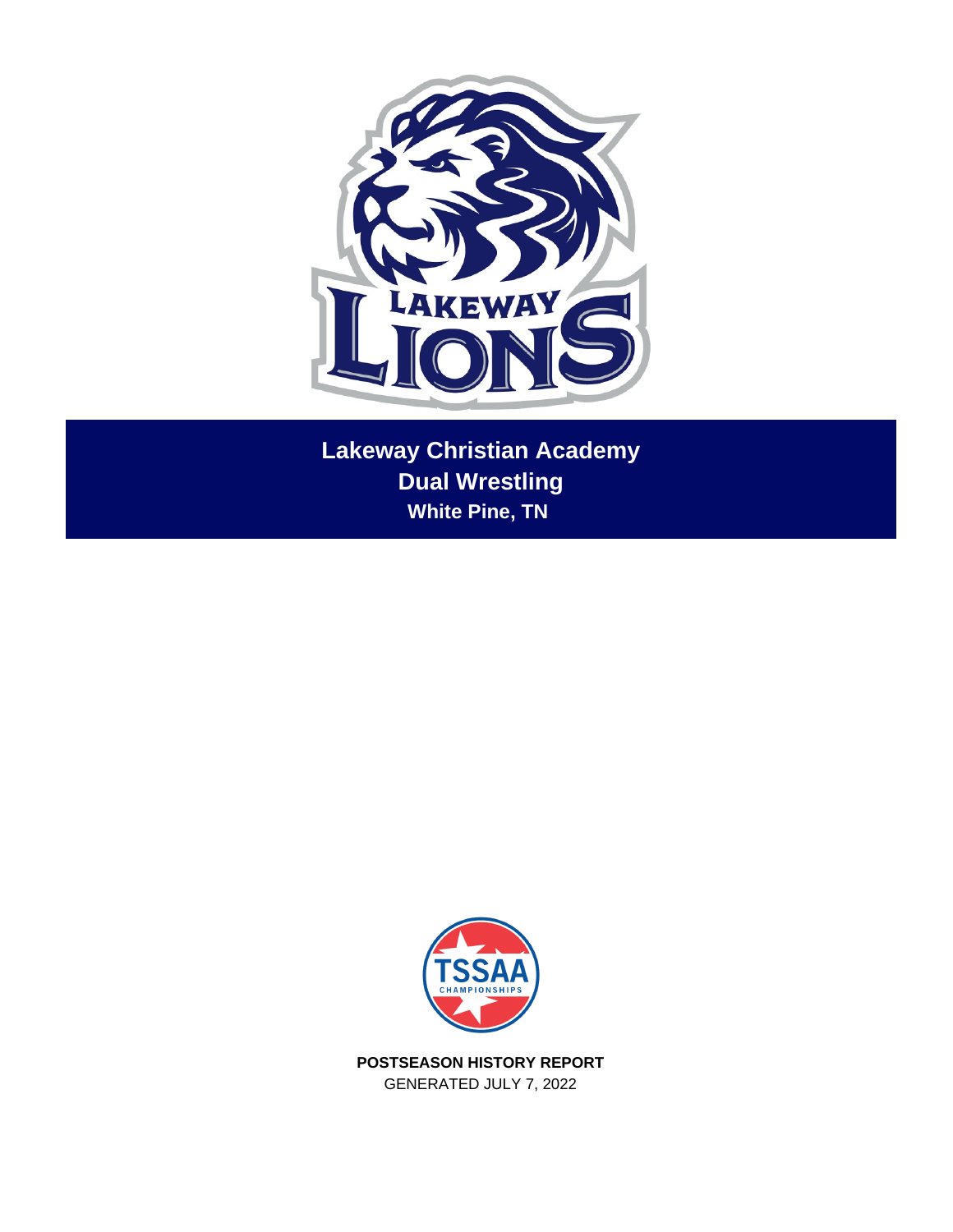# **Summary**

**Championship Record:** 2-0 **Appearances (1):** 2022 **Finals Appearances/Runners-up (1):** 2022 **Championships (1):** 2022

# **Finals Appearances**

| Year | <b>Class</b> | Award                 | <b>Detail</b> |
|------|--------------|-----------------------|---------------|
| 2022 | Div. II A-AA | <b>Team Champions</b> | $(12-0)$      |

## **Awards**

None found.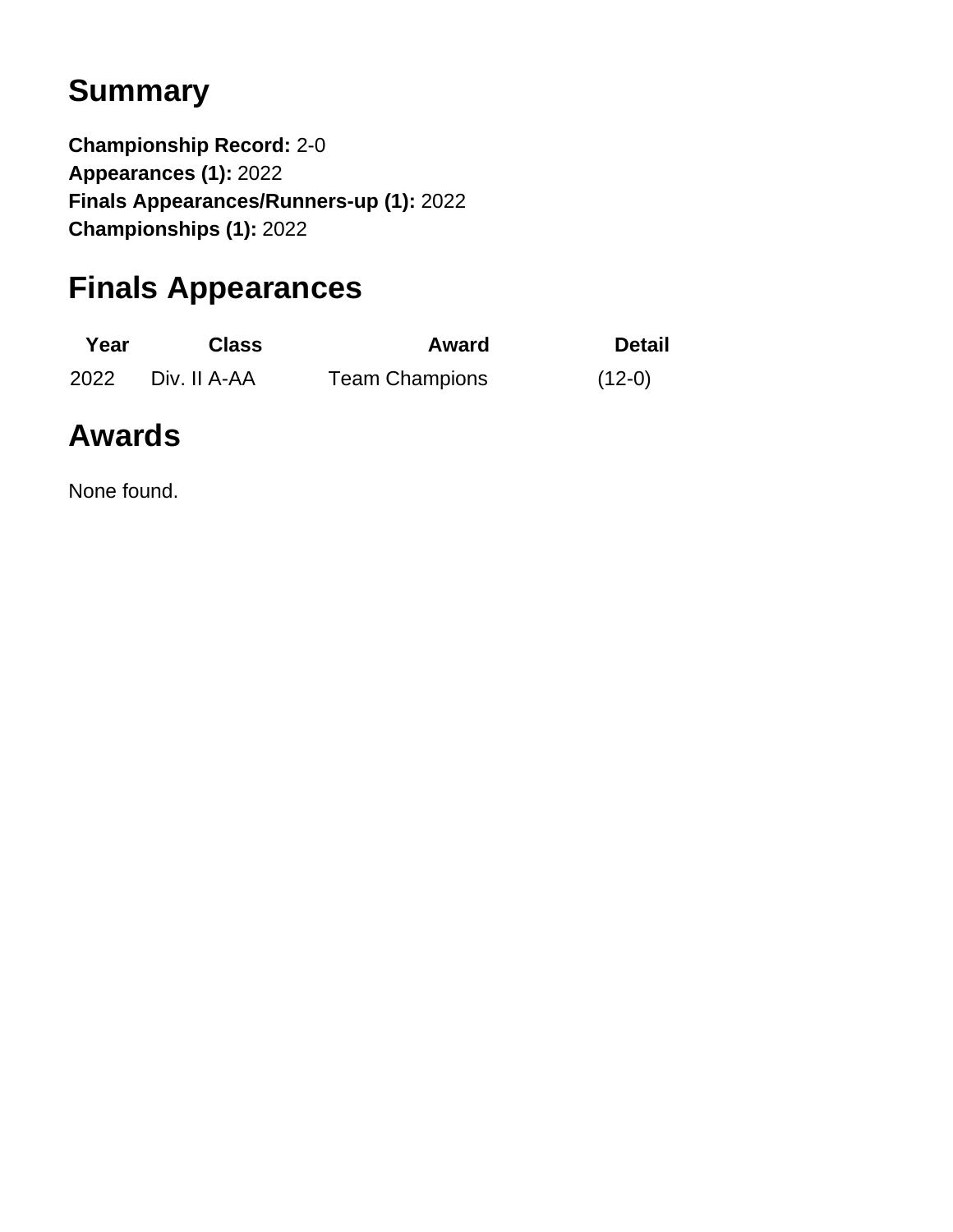## **2022 Division II Class A-AA State Dual Wrestling Championship February 5 - February 5, 2022 · Williamson Co. Expo Center - Franklin, TN**





**Notes:**

All times are Central.

#### **Consolation Contests**

Feb 5 1:00 PM Game 4 Third Place **Goodpasture 40**, BGA 39 Mat 6 **[Stats](http://www.champs.tssaa.org/event/results.cfm?id=113559)**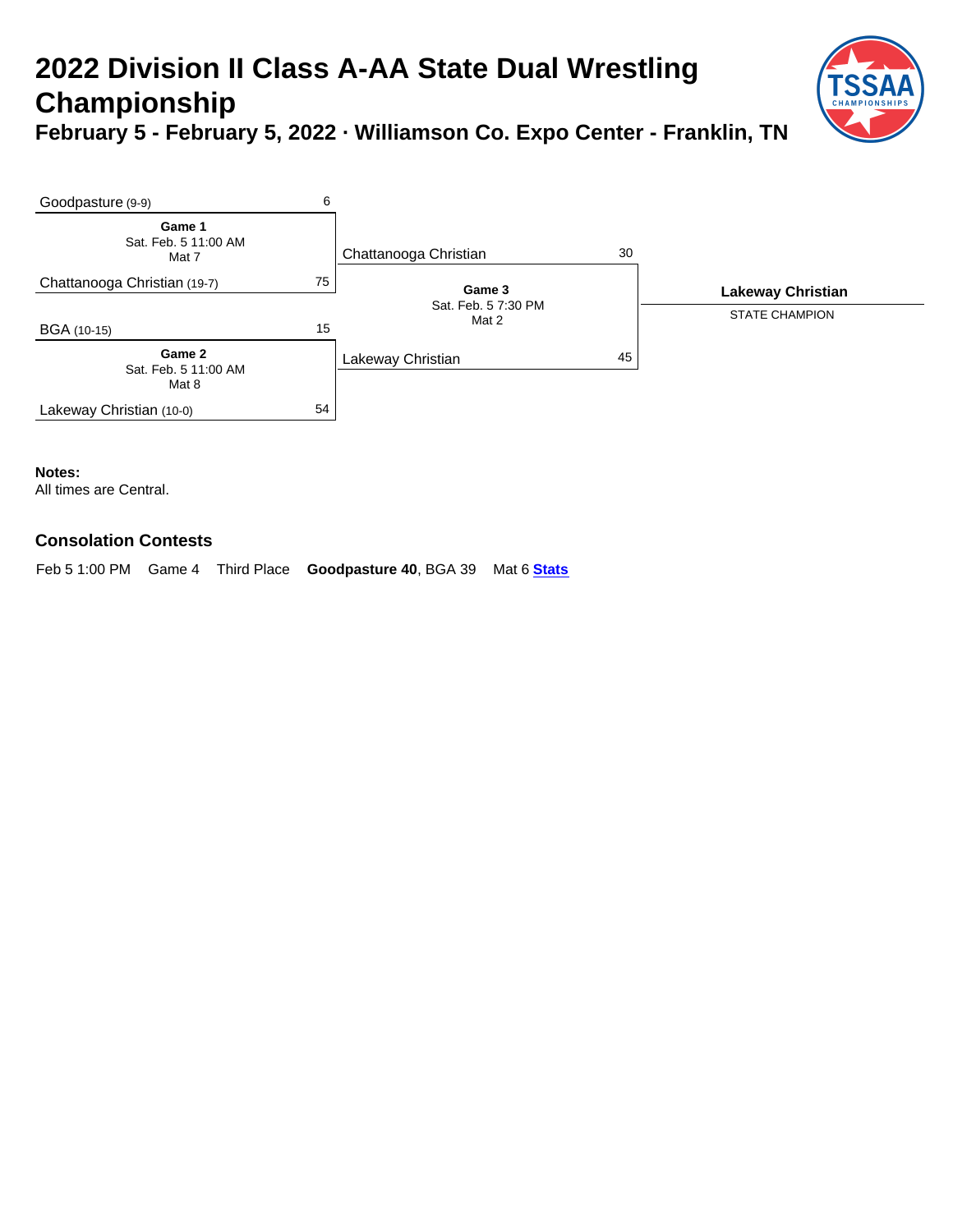## **2022 Division II Class A-AA State Dual Wrestling Championship**

Williamson Co. Expo Center - Franklin, TN · February 5, 2022

#### **Match 2 BGA 15, Lakeway Christian 54**

|                  | <b>Match Summary</b>                                                    |          | <b>BGA LKCH</b> |
|------------------|-------------------------------------------------------------------------|----------|-----------------|
| 182              | David Demorest (BGA) over Bradon Griffin (Lakeway Christian) Dec 3-1    | 3.0      | $\Omega$        |
| 195              | Miller Barnett (BGA) over Ezekiel Johnson (Lakeway Christian) Fall 0:48 | 6.0      | $\mathbf 0$     |
| 220              | Caden Dimery (Lakeway Christian) over Samuel Northam (BGA) Fall 3:51    | $\Omega$ | 6.0             |
| 285              | Jeremiah Rhames (BGA) over Unknown (Unattached) Forf                    | 6.0      | $\Omega$        |
| 106              | Cole Gumlick (Lakeway Christian) over Bo Dominguez (BGA) Fall 0:44      | 0        | 6.0             |
|                  | 113 Double Forfeit                                                      | $\Omega$ | 0.0             |
| 120              | Cameron Helton (Lakeway Christian) over Bodie Roberson (BGA) Fall 1:01  | 0        | 6.0             |
| 126              | Jace Sutton (Lakeway Christian) over Zachary Kenyon (BGA) Fall 3:26     | 0        | 6.0             |
| 132 <sub>1</sub> | Keyveon Roller (Lakeway Christian) over Jack Biggs (BGA) Fall 0:22      | $\Omega$ | 6.0             |
| 138              | Caleb Gumlick (Lakeway Christian) over Unknown (Unattached) Forf        | 0        | 6.0             |
| 145              | Brayden Ivy (Lakeway Christian) over Hayden Hervey (BGA) Fall 1:26      | $\Omega$ | 6.0             |
| 152              | Jay Eversole (Lakeway Christian) over Ian Carlig (BGA) Dec 7-0          | $\Omega$ | 3.0             |
| 160              | Colby Dalon (Lakeway Christian) over Carter Baumgartner (BGA) Fall 0:21 | 0        | 6.0             |
| 170              | Brody Casto (Lakeway Christian) over Jack Hennebery (BGA) Dec 12-6      | $\Omega$ | 3.0             |
|                  | <b>Dual Meet Score</b>                                                  | 15.0     | 54.0            |